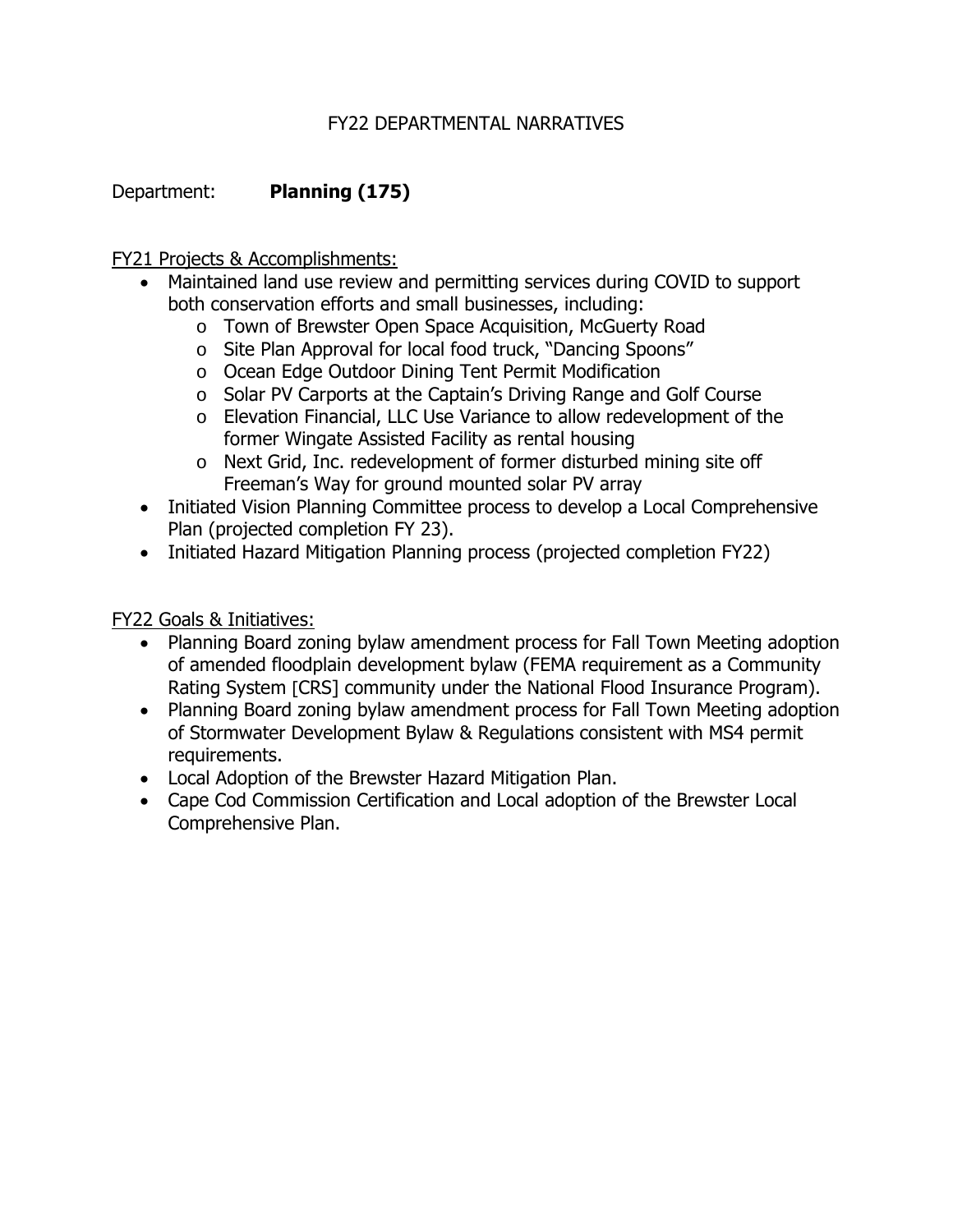## **Summary**

*EXPEND FY18 EXPEND FY19 APPROP FY20 EXPEND FY20 APPROP FY21 REQUEST FY22 CHANGE*

| PERSONNEL SUBTOTAL<br>(Form 2)        | 162,066 | 153,046 | 169,315 | 167,628 | 177,668 | 178,988 | 0.74% |
|---------------------------------------|---------|---------|---------|---------|---------|---------|-------|
| <b>OPERATING SUBTOTAL</b><br>(Form 3) | ,486    | 2,078   | 2,000   | 1,206   | 2,500   | 2,500   | 0.00% |
| <b>TOTAL DEPARTMENT BUDGET</b>        | 163,552 | 155.124 | 171,315 | 168,834 | 180,168 | 181,488 | 0.73% |

 $(Form 2 + Form 3)$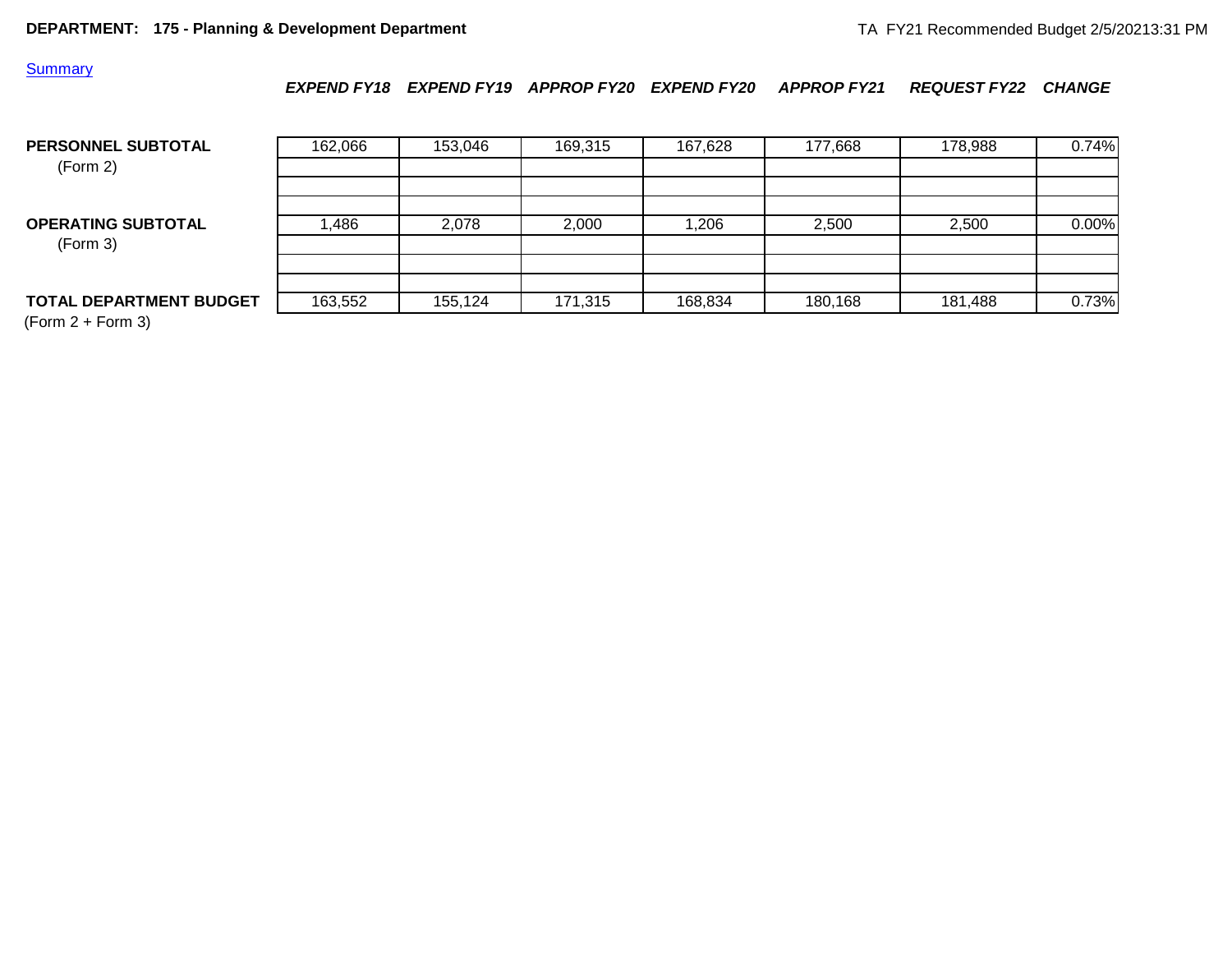## **DEPARTMENT: 175 - Planning & Development Department FY22 Personnel Budget**

| <b>Total Full Time Salaries/Wages</b> | 158,160 |
|---------------------------------------|---------|
| <b>Total Part Time Salary</b>         | 20,828  |
| <b>Total Longevity</b>                |         |
| <b>Total Education</b>                |         |
| <b>Total Certification Pay</b>        |         |
| <b>Total Holiday Pay</b>              |         |
| <b>Total Other Pay</b>                |         |
| <b>Shift Differential</b>             |         |
| Overtime                              |         |
|                                       |         |
| <b>Salary Subtotal</b>                | 178,988 |